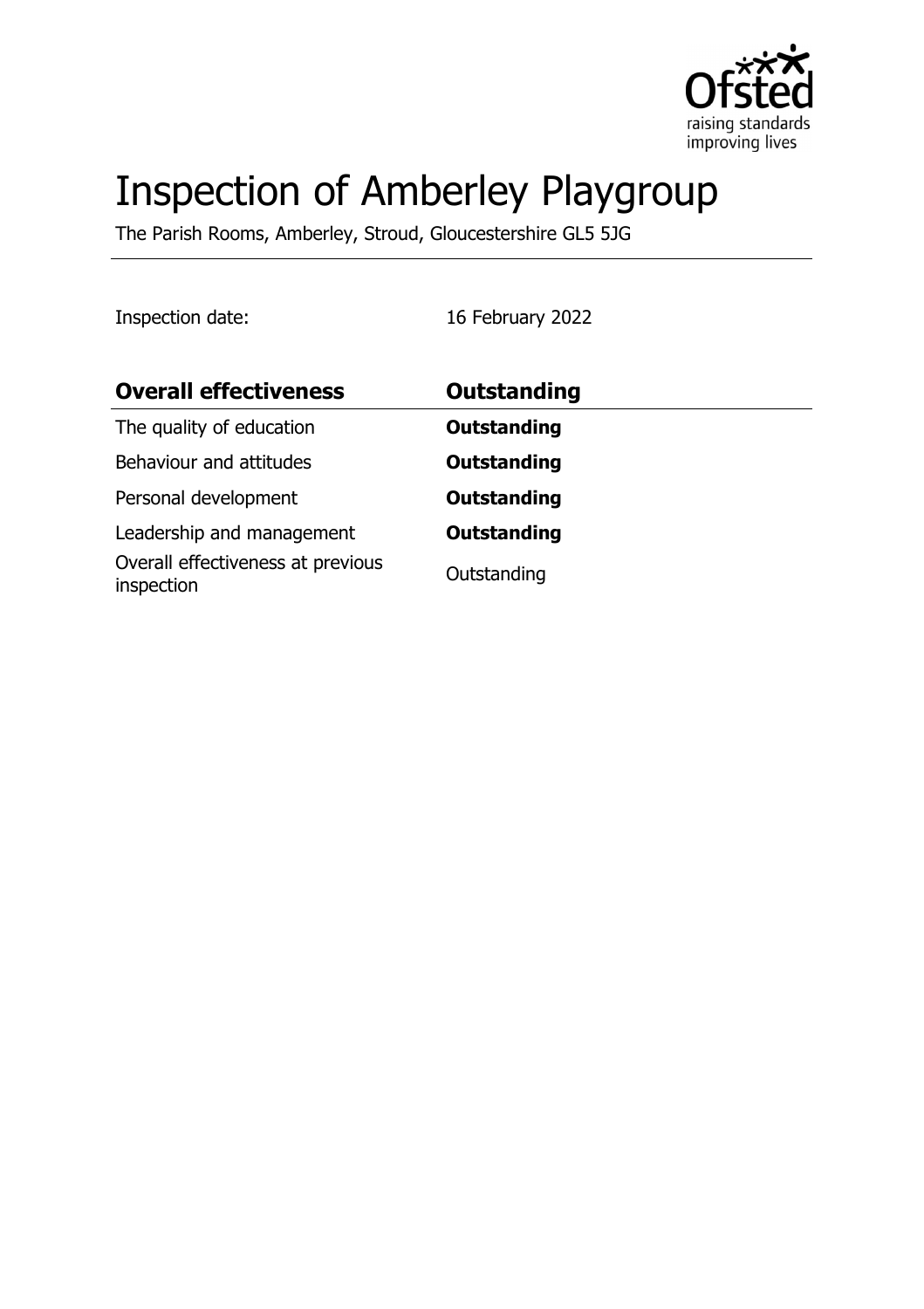

# **What is it like to attend this early years setting?**

#### **The provision is outstanding**

The planned curriculum is exciting, enjoyable, enthusiastic and captures children's interests. Children remember that they turned the slide into a 'pirate ship'. They eagerly tell others that they need the pirate hats, treasure chest, flag and telescopes. They use their imaginations brilliantly to create storylines. Older and younger children work together. They vote on where the flag should go, accepting the majority decision. They help to hold the flag in place while staff attach it to the slide.

Children show tremendous respect for others. They cooperate amazingly outdoors. Children work together to push a tyre up a steep hill. They offer encouragement, copying what they have heard staff say. They reward themselves, praising their efforts. Children remind others that 'sharing is caring' when others want a favourite hat. They tell friends they can have the hat when they have finished and remember to pass it over.

Staff enable learning superbly. They are good role models. They show behaviours they would like to see, so children understand expectations. Staff listen attentively, respond promptly to children's requests and model language. They talk with children as they play and learn. Staff show that they are as enthusiastic about what is happening as the children are. Children develop a sense of wonder, continue trying and make excellent progress.

#### **What does the early years setting do well and what does it need to do better?**

- $\blacksquare$  The manager and staff reflect and evaluate very well on practice. They have adapted the curriculum to take into account the effects of the COVID-19 pandemic on children's communication, physical and social skills. Their plans follow children's interests and ensure that children are eager to engage and learn. They make sure that learning builds on what children know and can do.
- $\blacksquare$  Staff include mathematics across activities successfully. For example, at snack time, they ask children to estimate which key group has the most and least children using a board with children's names on. Children check whether they are correct by counting the name cards. Children show good recall of previous learning. They recognise numerals and tell their friends how long they have left to play. Children understand one-to-one correlation of number name to quantity as they count in correct sequences to say how many children there are. Staff use fingers to represent numbers to help younger children count to 10. Staff ask targeted questions which encourage children to compare sizes of models and enable them to say who has 'more' or 'less' of an item and by how many.
- $\blacksquare$  Children behave fantastically. They listen and respond attentively to requests from staff. For example, when staff shake the tambourine, children know to stop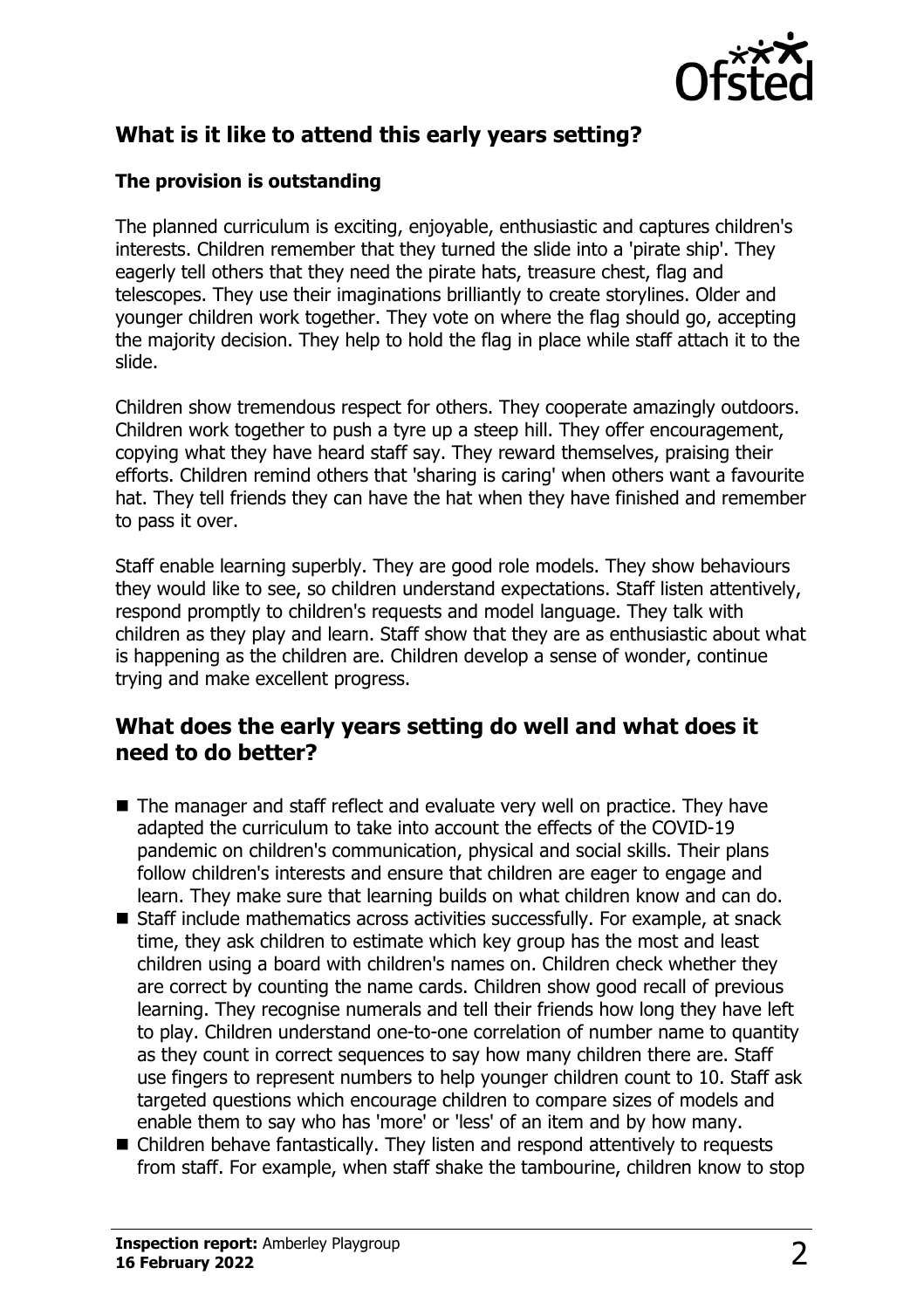

and listen. When staff ask for help putting the toys away, all the children join in. Children remind each other that the toys need to go back in the right places so they can find them again. Staff encourage children very well and reward their efforts. For example, children persevere to put their coat on. Staff praise them for their efforts. Children are developing resilience and take pride in their achievements.

- $\blacksquare$  Partnership with parents is very strong. Throughout the COVID-19 pandemic, staff put videos online to help parents teach children at home. Parents comment that staff go 'above and beyond' to help children. They comment on how well staff know their children. They say staff provide brilliant support to help children settle into the playgroup after time away. Staff work very closely with parents and other professionals to help children develop their speech and language. They provide plenty of information about what and how children are learning. Parents say that staff prepare children well for the move on to school.
- $\blacksquare$  Children develop very secure communication and literacy skills. Staff cover a table with paper and provide pens and pencils. Children talk to each other and staff as they draw and colour. They draw a butterfly and recall the life cycle of a butterfly. They remember feeding the caterpillars, which then became cocoons before turning into butterflies.
- Children use their imaginations and make connections. Outdoors, children collect twigs and pretend to make a campfire. They rub two twigs together, saying they need a spark to start the fire. They ask for some paper explaining that this will light quicker and 'start the fire better'. Children enjoy rich experiences and love sharing their excitement at learning new skills with others.

## **Safeguarding**

The arrangements for safeguarding are effective.

The manager and staff make safeguarding children a priority. They have updated their training on child protection and are fully aware of possible signs that may mean a child is at risk of harm. The manager has completed safer recruitment training and reviews systems annually. She has updated suitability checks in line with current legislation to ensure that staff are safe to work with children. Staff support children to identify and manage appropriate risks. They talk to them about jumping from the ladder of the slide. Children know to make sure that nobody is near them and they can make a safe landing.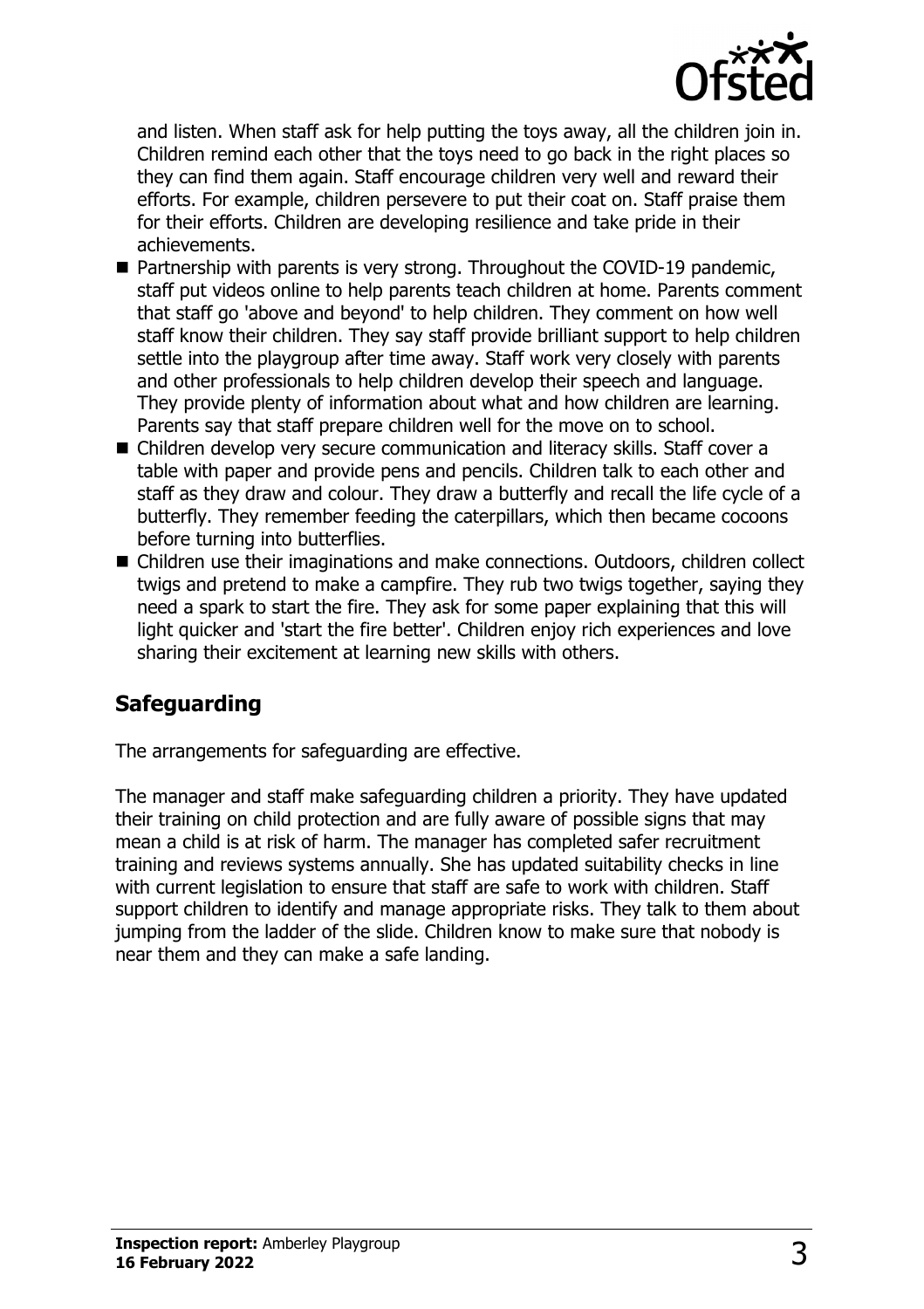

| <b>Setting details</b>                              |                                                                                      |
|-----------------------------------------------------|--------------------------------------------------------------------------------------|
| Unique reference number                             | 101714                                                                               |
| Local authority                                     | Gloucestershire                                                                      |
| <b>Inspection number</b>                            | 10113880                                                                             |
| <b>Type of provision</b>                            | Childcare on non-domestic premises                                                   |
| <b>Registers</b>                                    | Early Years Register, Compulsory Childcare<br>Register, Voluntary Childcare Register |
| Day care type                                       | Sessional day care                                                                   |
| Age range of children at time of<br>inspection      | $2$ to 4                                                                             |
| <b>Total number of places</b>                       | 24                                                                                   |
| Number of children on roll                          | 29                                                                                   |
| Name of registered person                           | Amberley Playgroup Committee                                                         |
| <b>Registered person unique</b><br>reference number | RP904608                                                                             |
| <b>Telephone number</b>                             | 01453872571                                                                          |
| Date of previous inspection                         | 6 November 2015                                                                      |

### **Information about this early years setting**

Amberley Playgroup registered in 1982. It operates from the parish rooms within the village church of Amberley, Stroud. The playgroup employs four members of staff, all of whom hold relevant early years qualifications at level 3. The playgroup is open on Monday, Wednesday and Thursday from 9am to 3pm, and on Friday from 9am to 12.15pm. The playgroup staff run a toddler group on Tuesday from 9.30am to 11.30am. The playgroup provides funded early years education for two-, three- and four-year-old children.

## **Information about this inspection**

**Inspector** Anita McKelvey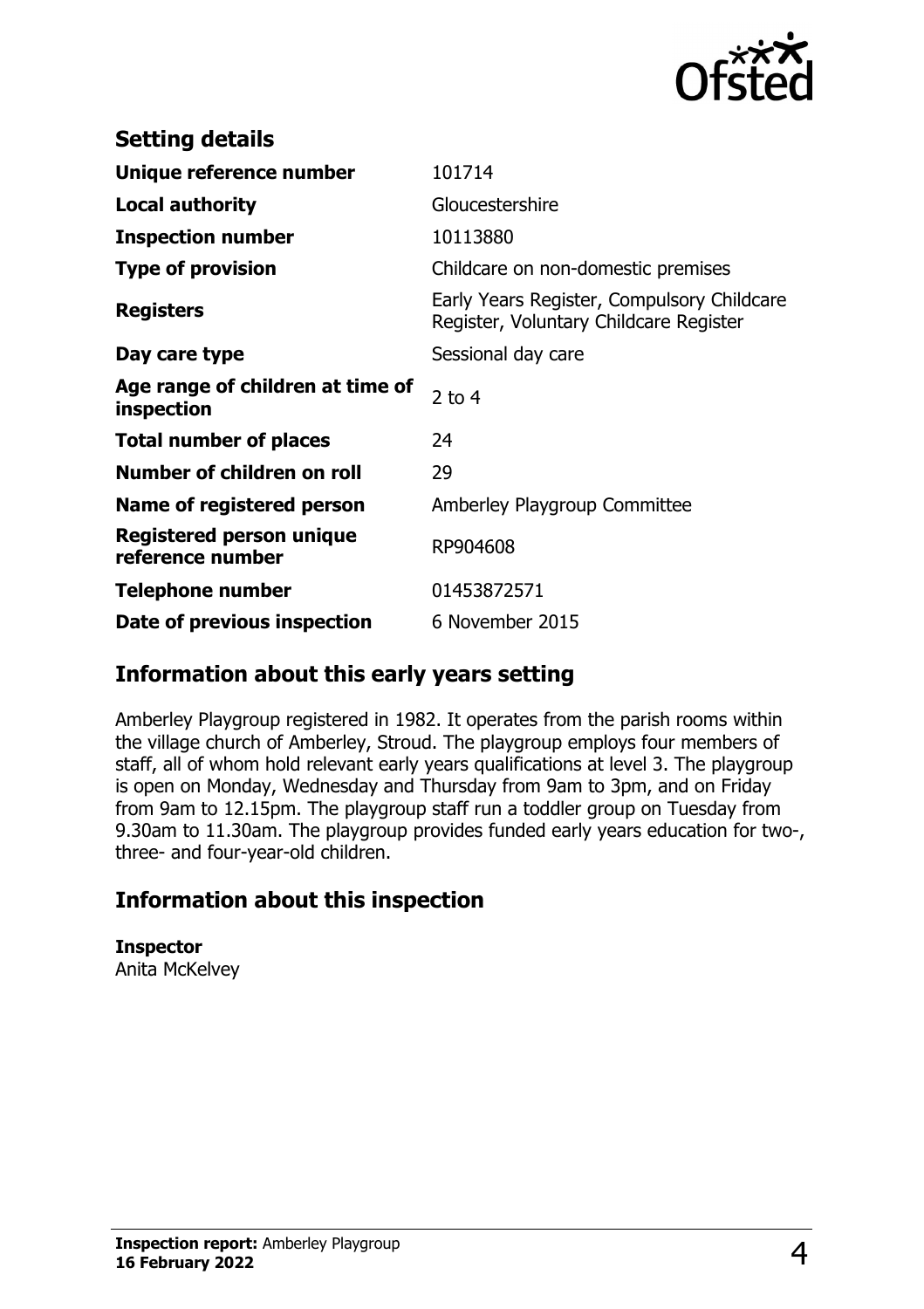

#### **Inspection activities**

- $\blacksquare$  This was the first routine inspection the playgroup received since the COVID-19 pandemic began. The inspector discussed the impact of the pandemic with the provider and has taken that into account in their evaluation of the playgroup.
- $\blacksquare$  The manager and the inspector had a learning walk together to discuss the manager's and staff's intentions for children's learning.
- $\blacksquare$  Children told the inspector about their friends and what they like to do when they are at the playgroup.
- $\blacksquare$  The inspector spoke with the chair of the committee and the manager about the leadership and management of the playgroup.
- $\blacksquare$  The inspector carried out a joint observation of a group activity with the manager.
- $\blacksquare$  The inspector spoke to several parents during the inspection and took account of their views.

We carried out this inspection under sections 49 and 50 of the Childcare Act 2006 on the quality and standards of provision that is registered on the Early Years Register. The registered person must ensure that this provision complies with the statutory framework for children's learning, development and care, known as the early years foundation stage.

If you are not happy with the inspection or the report, you can [complain to Ofsted](http://www.gov.uk/complain-ofsted-report).